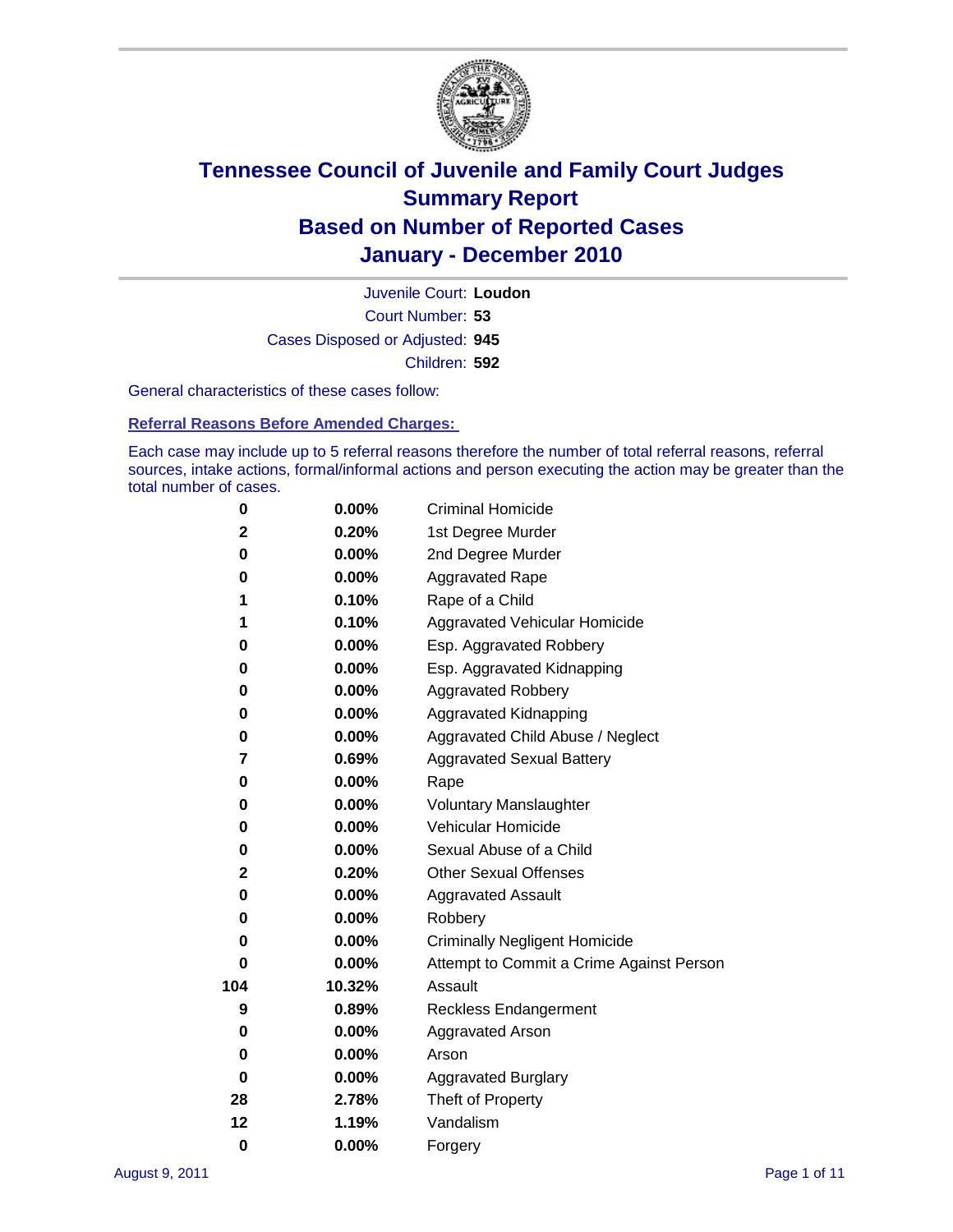

Court Number: **53** Juvenile Court: **Loudon** Cases Disposed or Adjusted: **945** Children: **592**

#### **Referral Reasons Before Amended Charges:**

Each case may include up to 5 referral reasons therefore the number of total referral reasons, referral sources, intake actions, formal/informal actions and person executing the action may be greater than the total number of cases.

| $\pmb{0}$   | 0.00%    | <b>Worthless Checks</b>                                     |
|-------------|----------|-------------------------------------------------------------|
| 0           | 0.00%    | Illegal Possession / Fraudulent Use of Credit / Debit Cards |
| 4           | 0.40%    | <b>Burglary</b>                                             |
| 0           | 0.00%    | Unauthorized Use of a Vehicle                               |
| 1           | 0.10%    | <b>Cruelty to Animals</b>                                   |
| 0           | 0.00%    | Sale of Controlled Substances                               |
| $\bf{0}$    | $0.00\%$ | <b>Other Drug Offenses</b>                                  |
| 40          | 3.97%    | Possession of Controlled Substances                         |
| 0           | $0.00\%$ | <b>Criminal Attempt</b>                                     |
| 4           | 0.40%    | Carrying Weapons on School Property                         |
| 1           | 0.10%    | Unlawful Carrying / Possession of a Weapon                  |
| 1           | 0.10%    | <b>Evading Arrest</b>                                       |
| 0           | 0.00%    | Escape                                                      |
| 0           | 0.00%    | Driving Under Influence (DUI)                               |
| 20          | 1.98%    | Possession / Consumption of Alcohol                         |
| 1           | 0.10%    | Resisting Stop, Frisk, Halt, Arrest or Search               |
| 0           | $0.00\%$ | <b>Aggravated Criminal Trespass</b>                         |
| 7           | 0.69%    | Harassment                                                  |
| $\mathbf 2$ | 0.20%    | Failure to Appear                                           |
| 0           | $0.00\%$ | Filing a False Police Report                                |
| 1           | 0.10%    | Criminal Impersonation                                      |
| 12          | 1.19%    | <b>Disorderly Conduct</b>                                   |
| 6           | 0.60%    | <b>Criminal Trespass</b>                                    |
| $\bf{0}$    | $0.00\%$ | Public Intoxication                                         |
| 0           | $0.00\%$ | Gambling                                                    |
| 144         | 14.29%   | Traffic                                                     |
| 4           | 0.40%    | Local Ordinances                                            |
| 3           | 0.30%    | Violation of Wildlife Regulations                           |
| 0           | $0.00\%$ | Contempt of Court                                           |
| 78          | 7.74%    | Violation of Probation                                      |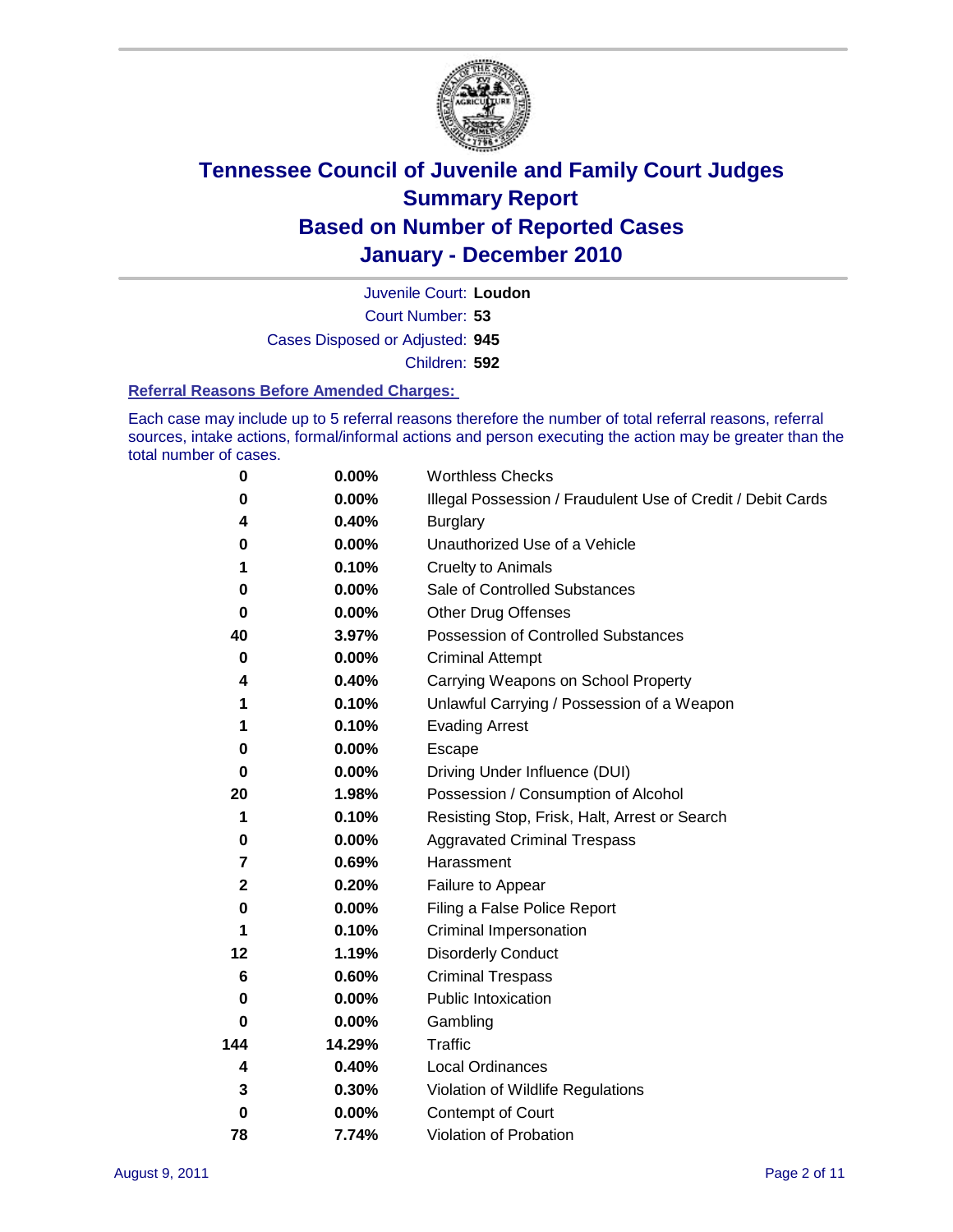

Court Number: **53** Juvenile Court: **Loudon** Cases Disposed or Adjusted: **945** Children: **592**

#### **Referral Reasons Before Amended Charges:**

Each case may include up to 5 referral reasons therefore the number of total referral reasons, referral sources, intake actions, formal/informal actions and person executing the action may be greater than the total number of cases.

| 1        | 0.10%   | Violation of Aftercare                 |
|----------|---------|----------------------------------------|
| 45       | 4.46%   | <b>Unruly Behavior</b>                 |
| 388      | 38.49%  | Truancy                                |
| 13       | 1.29%   | In-State Runaway                       |
| $\bf{0}$ | 0.00%   | Out-of-State Runaway                   |
| 40       | 3.97%   | Possession of Tobacco Products         |
| 3        | 0.30%   | Violation of a Valid Court Order       |
| 16       | 1.59%   | Violation of Curfew                    |
| 0        | 0.00%   | <b>Sexually Abused Child</b>           |
| 0        | 0.00%   | <b>Physically Abused Child</b>         |
| 4        | 0.40%   | Dependency / Neglect                   |
| 0        | 0.00%   | Termination of Parental Rights         |
| 0        | 0.00%   | <b>Violation of Pretrial Diversion</b> |
| 0        | 0.00%   | Violation of Informal Adjustment       |
| 0        | 0.00%   | <b>Judicial Review</b>                 |
|          | 0.10%   | <b>Administrative Review</b>           |
| 0        | 0.00%   | <b>Foster Care Review</b>              |
| 0        | 0.00%   | Custody                                |
| 0        | 0.00%   | Visitation                             |
| 0        | 0.00%   | Paternity / Legitimation               |
| 0        | 0.00%   | <b>Child Support</b>                   |
| 0        | 0.00%   | <b>Request for Medical Treatment</b>   |
| 0        | 0.00%   | <b>Consent to Marry</b>                |
| 2        | 0.20%   | Other                                  |
| 1,008    | 100.00% | <b>Total Referrals</b>                 |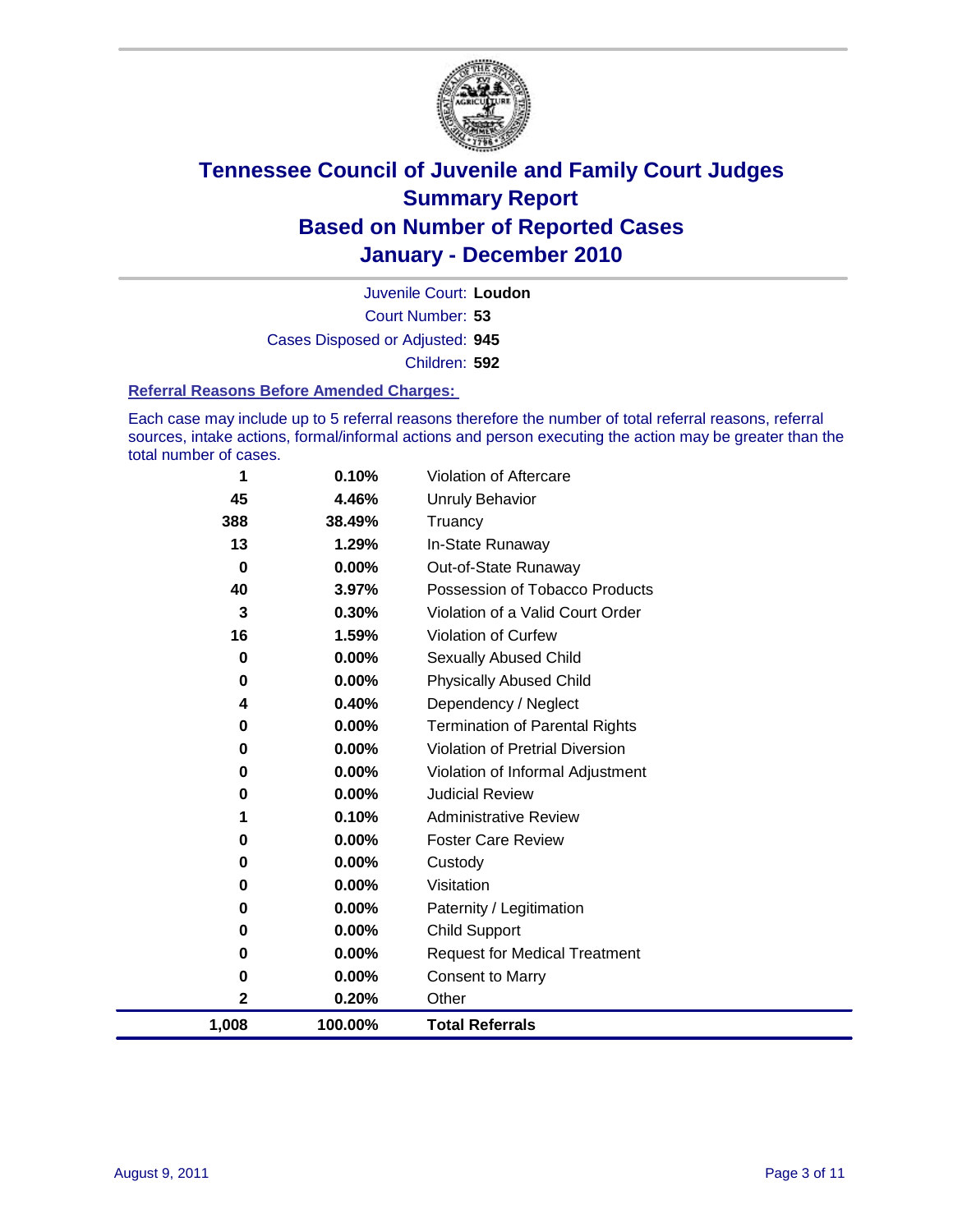

|                                 |         | Juvenile Court: Loudon            |  |
|---------------------------------|---------|-----------------------------------|--|
| Court Number: 53                |         |                                   |  |
| Cases Disposed or Adjusted: 945 |         |                                   |  |
|                                 |         | Children: 592                     |  |
| <b>Referral Sources: 1</b>      |         |                                   |  |
| 427                             | 42.36%  | Law Enforcement                   |  |
| 13                              | 1.29%   | Parents                           |  |
| $\mathbf{2}$                    | 0.20%   | <b>Relatives</b>                  |  |
| 1                               | 0.10%   | Self                              |  |
| 333                             | 33.04%  | School                            |  |
| 0                               | 0.00%   | <b>CSA</b>                        |  |
| 6                               | 0.60%   | <b>DCS</b>                        |  |
| $\bf{0}$                        | 0.00%   | <b>Other State Department</b>     |  |
| 0                               | 0.00%   | <b>District Attorney's Office</b> |  |
| 220                             | 21.83%  | <b>Court Staff</b>                |  |
| $\bf{0}$                        | 0.00%   | Social Agency                     |  |
| 0                               | 0.00%   | <b>Other Court</b>                |  |
| 6                               | 0.60%   | Victim                            |  |
| $\bf{0}$                        | 0.00%   | Child & Parent                    |  |
| 0                               | 0.00%   | Hospital                          |  |
| 0                               | 0.00%   | Unknown                           |  |
| 0                               | 0.00%   | Other                             |  |
| 1,008                           | 100.00% | <b>Total Referral Sources</b>     |  |
|                                 |         |                                   |  |

### **Age of Child at Referral: 2**

| 0   | 0.00%  | <b>Unknown</b>     |
|-----|--------|--------------------|
| 0   | 0.00%  | Ages 19 and Over   |
| 159 | 26.86% | Ages 17 through 18 |
| 190 | 32.09% | Ages 15 through 16 |
| 88  | 14.86% | Ages 13 through 14 |
| 51  | 8.61%  | Ages 11 through 12 |
| 104 | 17.57% | Ages 10 and Under  |
|     |        |                    |

<sup>1</sup> If different than number of Referral Reasons (1008), verify accuracy of your court's data.

<sup>2</sup> One child could be counted in multiple categories, verify accuracy of your court's data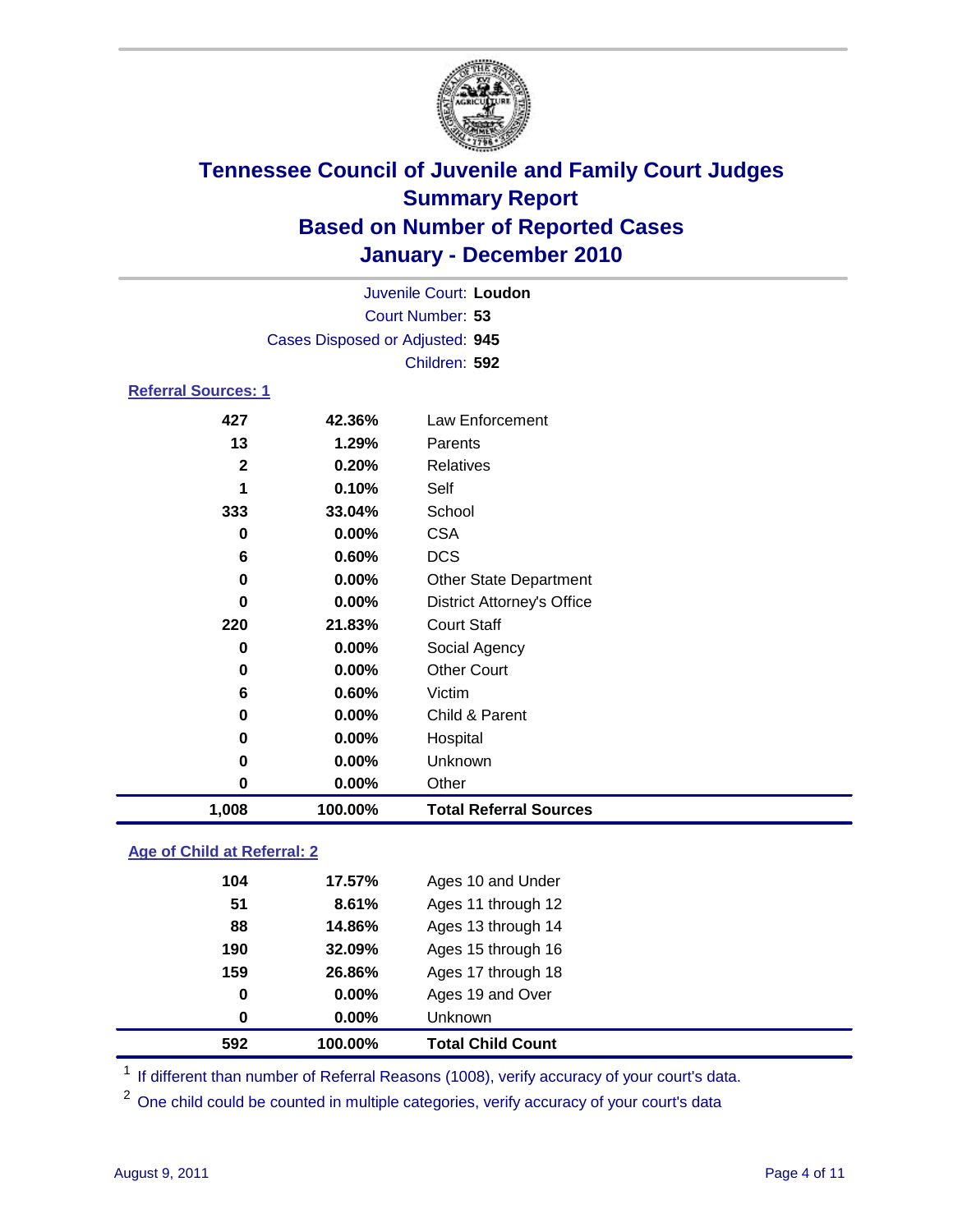

| Juvenile Court: Loudon                  |                                 |                          |  |  |
|-----------------------------------------|---------------------------------|--------------------------|--|--|
| Court Number: 53                        |                                 |                          |  |  |
|                                         | Cases Disposed or Adjusted: 945 |                          |  |  |
|                                         |                                 | Children: 592            |  |  |
| Sex of Child: 1                         |                                 |                          |  |  |
| 356                                     | 60.14%                          | Male                     |  |  |
| 236                                     | 39.86%                          | Female                   |  |  |
| $\mathbf 0$                             | 0.00%                           | Unknown                  |  |  |
| 592                                     | 100.00%                         | <b>Total Child Count</b> |  |  |
| Race of Child: 1                        |                                 |                          |  |  |
| 570                                     | 96.28%                          | White                    |  |  |
| 18                                      | 3.04%                           | African American         |  |  |
| 0                                       | 0.00%                           | Native American          |  |  |
| 0                                       | 0.00%                           | Asian                    |  |  |
| 4                                       | 0.68%                           | Mixed                    |  |  |
| $\mathbf 0$                             | 0.00%                           | Unknown                  |  |  |
| 592                                     | 100.00%                         | <b>Total Child Count</b> |  |  |
| <b>Hispanic Origin: 1</b>               |                                 |                          |  |  |
| 50                                      | 8.45%                           | Yes                      |  |  |
| 542                                     | 91.55%                          | No                       |  |  |
| $\mathbf 0$                             | 0.00%                           | Unknown                  |  |  |
| 592                                     | 100.00%                         | <b>Total Child Count</b> |  |  |
| <b>School Enrollment of Children: 1</b> |                                 |                          |  |  |
| 573                                     | 96.79%                          | Yes                      |  |  |
| 16                                      | 2.70%                           | No                       |  |  |
| 3                                       | 0.51%                           | Unknown                  |  |  |
| 592                                     | 100.00%                         | <b>Total Child Count</b> |  |  |

One child could be counted in multiple categories, verify accuracy of your court's data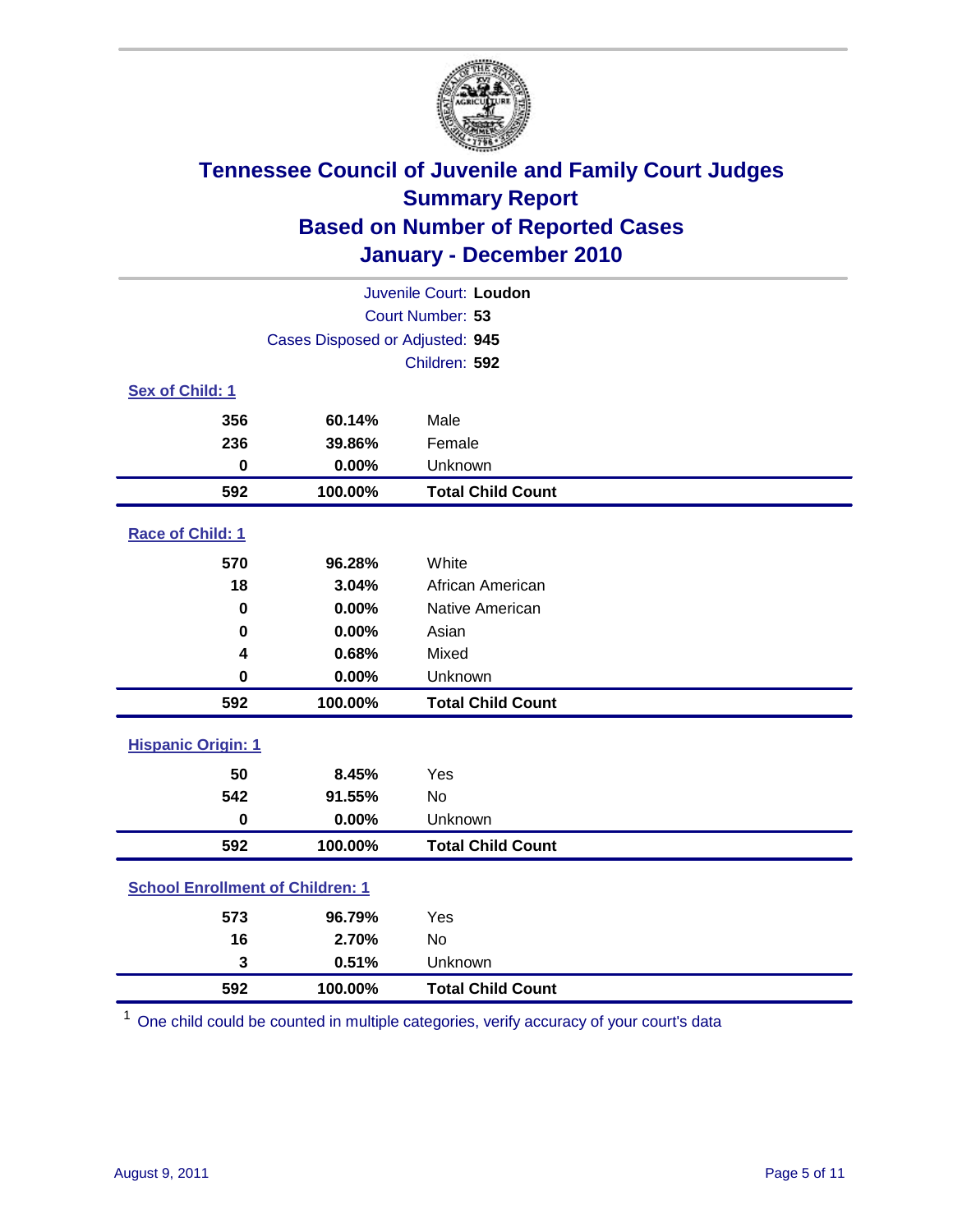

Court Number: **53** Juvenile Court: **Loudon** Cases Disposed or Adjusted: **945** Children: **592**

### **Living Arrangement of Child at Time of Referral: 1**

|     | 0.17%    | Other                        |
|-----|----------|------------------------------|
| 3   | 0.51%    | Unknown                      |
| 0   | $0.00\%$ | Independent                  |
| 0   | 0.00%    | In an Institution            |
| 0   | $0.00\%$ | In a Residential Center      |
| 0   | $0.00\%$ | In a Group Home              |
|     | 0.17%    | With Foster Family           |
| 13  | 2.20%    | With Adoptive Parents        |
| 53  | 8.95%    | <b>With Relatives</b>        |
| 42  | 7.09%    | With Father                  |
| 202 | 34.12%   | With Mother                  |
| 80  | 13.51%   | With Mother and Stepfather   |
| 4   | 0.68%    | With Father and Stepmother   |
| 193 | 32.60%   | With Both Biological Parents |
|     |          |                              |

### **Type of Detention: 2**

| 945 | 100.00%  | <b>Total Detention Count</b> |  |
|-----|----------|------------------------------|--|
| 0   | $0.00\%$ | Other                        |  |
| 814 | 86.14%   | Does Not Apply               |  |
| 0   | $0.00\%$ | Unknown                      |  |
| 0   | $0.00\%$ | Psychiatric Hospital         |  |
| 0   | 0.00%    | Jail - No Separation         |  |
| 0   | $0.00\%$ | Jail - Partial Separation    |  |
| 1   | 0.11%    | Jail - Complete Separation   |  |
| 129 | 13.65%   | Juvenile Detention Facility  |  |
| 1   | 0.11%    | Non-Secure Placement         |  |
|     |          |                              |  |

<sup>1</sup> One child could be counted in multiple categories, verify accuracy of your court's data

<sup>2</sup> If different than number of Cases (945) verify accuracy of your court's data.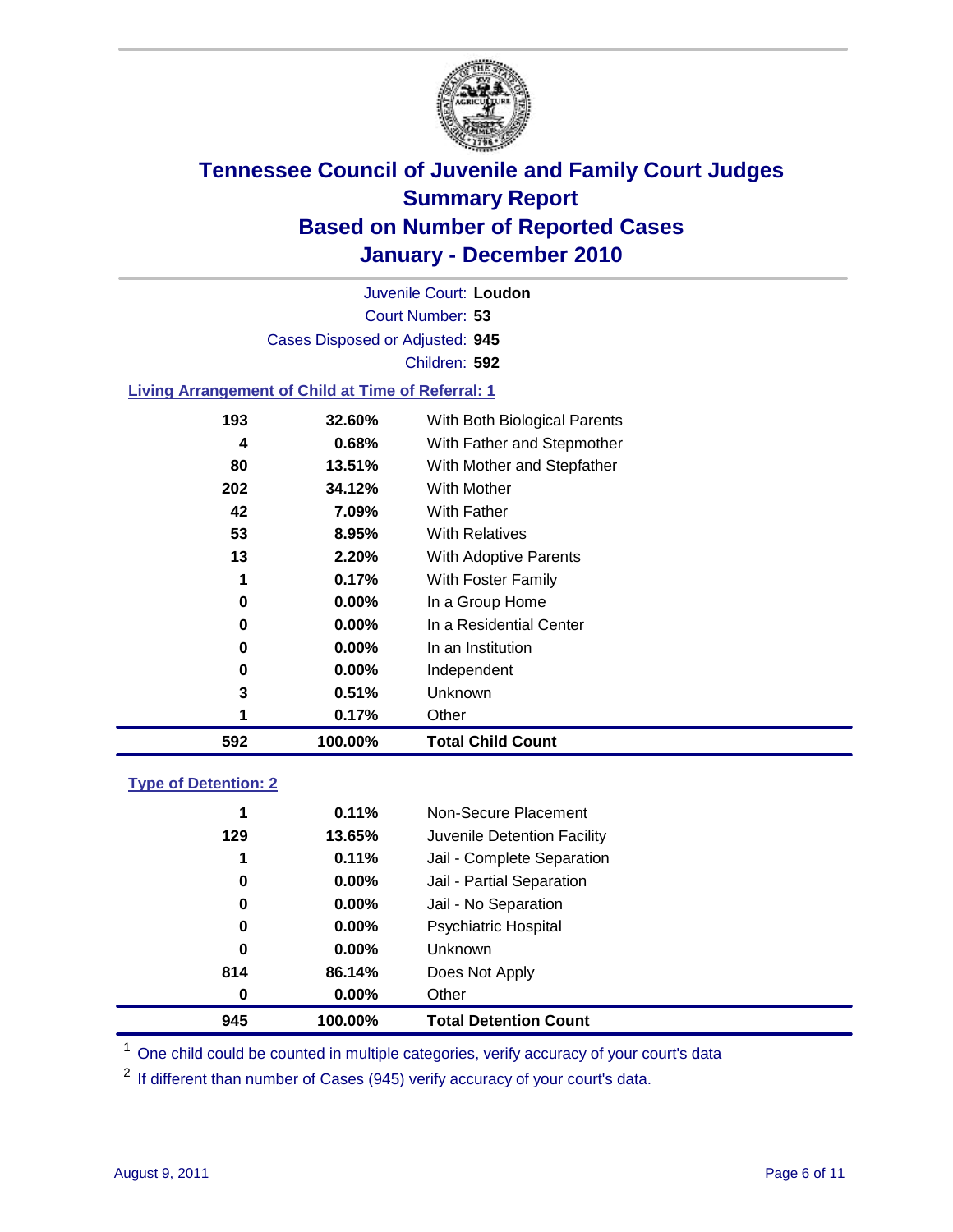

|                                                    |                                 | Juvenile Court: Loudon               |
|----------------------------------------------------|---------------------------------|--------------------------------------|
|                                                    |                                 | Court Number: 53                     |
|                                                    | Cases Disposed or Adjusted: 945 |                                      |
|                                                    |                                 | Children: 592                        |
| <b>Placement After Secure Detention Hearing: 1</b> |                                 |                                      |
| 129                                                | 13.65%                          | Returned to Prior Living Arrangement |
| 1                                                  | 0.11%                           | Juvenile Detention Facility          |
| 0                                                  | 0.00%                           | Jail                                 |
| $\bf{0}$                                           | 0.00%                           | Shelter / Group Home                 |
| $\bf{0}$                                           | 0.00%                           | <b>Foster Family Home</b>            |
| $\bf{0}$                                           | 0.00%                           | <b>Psychiatric Hospital</b>          |
| 0                                                  | 0.00%                           | Unknown                              |
| 815                                                | 86.24%                          | Does Not Apply                       |
| 0                                                  | 0.00%                           | Other                                |
| 945                                                | 100.00%                         | <b>Total Placement Count</b>         |
|                                                    |                                 |                                      |
| <b>Intake Actions: 2</b>                           |                                 |                                      |
| 736                                                | 73.02%                          | <b>Petition Filed</b>                |
| $\bf{0}$                                           | 0.00%                           | <b>Motion Filed</b>                  |
| 271                                                | 26.88%                          | <b>Citation Processed</b>            |
| 1                                                  | 0.10%                           | Notification of Paternity Processed  |
| 0                                                  | 0.00%                           | Scheduling of Judicial Review        |
| 0                                                  | 0.00%                           | Scheduling of Administrative Review  |
| 0                                                  | 0.00%                           | Scheduling of Foster Care Review     |
| 0                                                  | 0.00%                           | Unknown                              |
| $\bf{0}$                                           | 0.00%                           | Does Not Apply                       |
| 0                                                  | 0.00%                           | Other                                |
| 1,008                                              | 100.00%                         | <b>Total Intake Count</b>            |

<sup>1</sup> If different than number of Cases (945) verify accuracy of your court's data.

<sup>2</sup> If different than number of Referral Reasons (1008), verify accuracy of your court's data.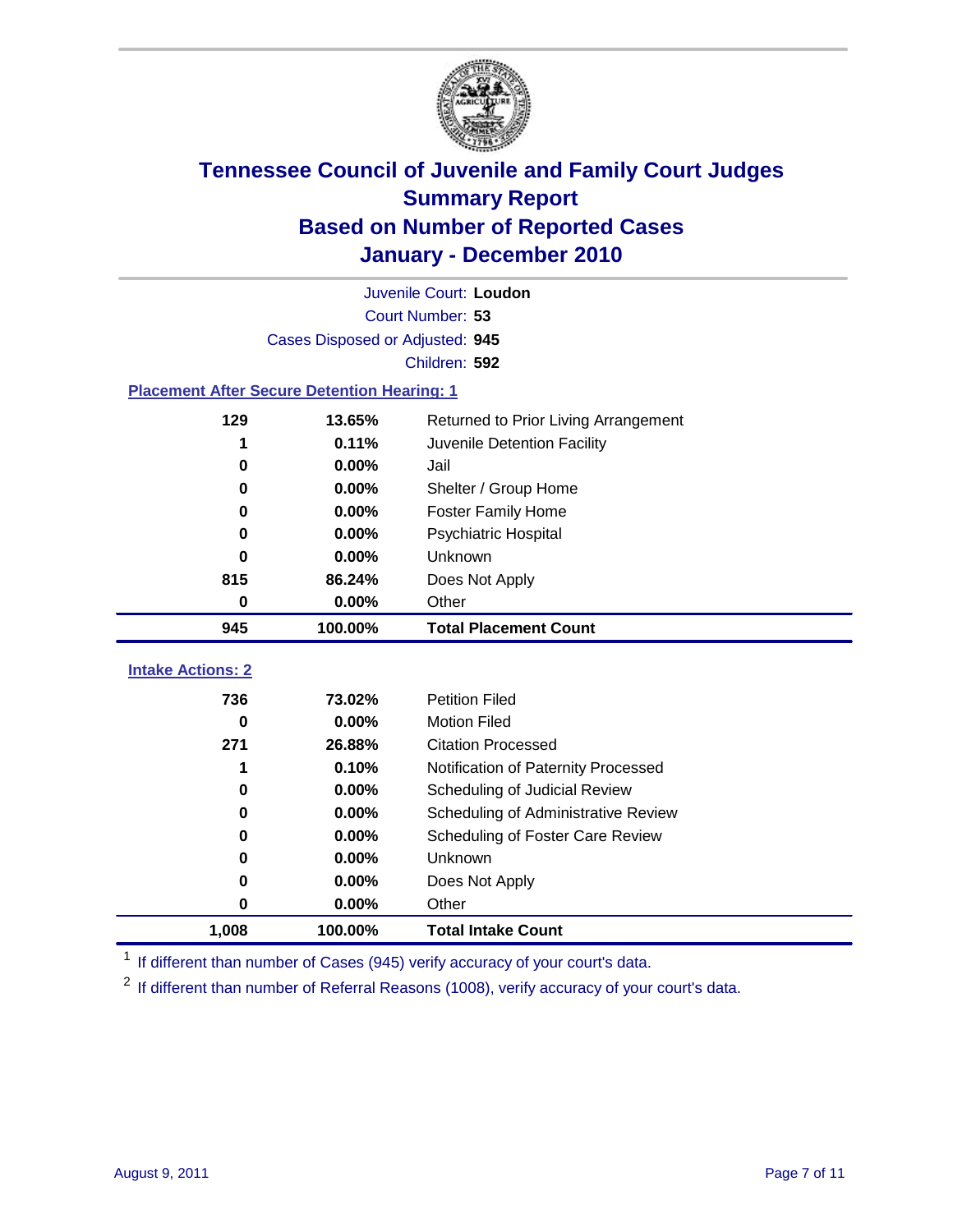

Court Number: **53** Juvenile Court: **Loudon** Cases Disposed or Adjusted: **945** Children: **592**

### **Last Grade Completed by Child: 1**

| 46                                      | 7.77%   | Too Young for School         |
|-----------------------------------------|---------|------------------------------|
| 0                                       | 0.00%   | Preschool                    |
| 15                                      | 2.53%   | Kindergarten                 |
| 16                                      | 2.70%   | 1st Grade                    |
| 11                                      | 1.86%   | 2nd Grade                    |
| 14                                      | 2.36%   | 3rd Grade                    |
| 19                                      | 3.21%   | 4th Grade                    |
| 26                                      | 4.39%   | 5th Grade                    |
| 34                                      | 5.74%   | 6th Grade                    |
| 39                                      | 6.59%   | 7th Grade                    |
| 72                                      | 12.16%  | 8th Grade                    |
| 92                                      | 15.54%  | 9th Grade                    |
| 102                                     | 17.23%  | 10th Grade                   |
| 74                                      | 12.50%  | 11th Grade                   |
| 7                                       | 1.18%   | 12th Grade                   |
| 0                                       | 0.00%   | Non-Graded Special Ed        |
| 10                                      | 1.69%   | <b>GED</b>                   |
| 0                                       | 0.00%   | Graduated                    |
| 0                                       | 0.00%   | <b>Never Attended School</b> |
| 15                                      | 2.53%   | Unknown                      |
| 0                                       | 0.00%   | Other                        |
| 592                                     | 100.00% | <b>Total Child Count</b>     |
| <b>Enrolled in Special Education: 1</b> |         |                              |

|  | Enrolled in Special Education: 1 |
|--|----------------------------------|
|--|----------------------------------|

| 592 | 100.00% | <b>Total Child Count</b> |  |
|-----|---------|--------------------------|--|
| 13  | 2.20%   | Unknown                  |  |
| 578 | 97.64%  | No.                      |  |
|     | 0.17%   | Yes                      |  |

One child could be counted in multiple categories, verify accuracy of your court's data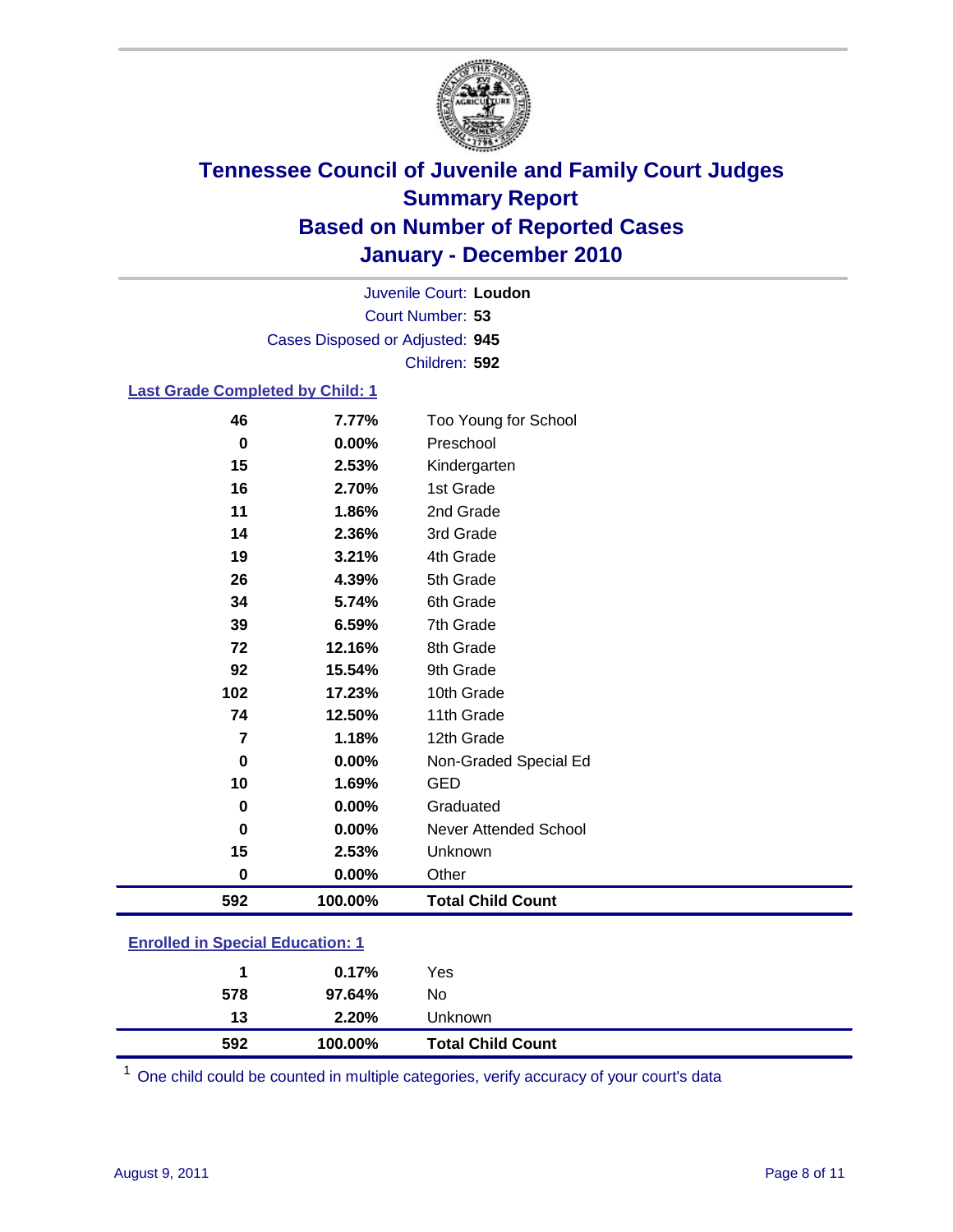

|                              |                                 | Juvenile Court: Loudon    |
|------------------------------|---------------------------------|---------------------------|
|                              |                                 | Court Number: 53          |
|                              | Cases Disposed or Adjusted: 945 |                           |
|                              |                                 | Children: 592             |
| <b>Action Executed By: 1</b> |                                 |                           |
| 426                          | 42.26%                          | Judge                     |
| 0                            | $0.00\%$                        | Magistrate                |
| 582                          | 57.74%                          | <b>YSO</b>                |
| 0                            | $0.00\%$                        | Other                     |
| 0                            | 0.00%                           | Unknown                   |
| 1,008                        | 100.00%                         | <b>Total Action Count</b> |

### **Formal / Informal Actions: 1**

| 0     | $0.00\%$ | Dismissed                                        |
|-------|----------|--------------------------------------------------|
| 0     | $0.00\%$ | Retired / Nolle Prosequi                         |
| 192   | 19.05%   | <b>Complaint Substantiated Delinquent</b>        |
| 133   | 13.19%   | <b>Complaint Substantiated Status Offender</b>   |
| 3     | 0.30%    | <b>Complaint Substantiated Dependent/Neglect</b> |
| 0     | $0.00\%$ | <b>Complaint Substantiated Abused</b>            |
| 0     | $0.00\%$ | <b>Complaint Substantiated Mentally III</b>      |
| 408   | 40.48%   | Informal Adjustment                              |
| 19    | 1.88%    | <b>Pretrial Diversion</b>                        |
| 0     | $0.00\%$ | <b>Transfer to Adult Court Hearing</b>           |
| 0     | $0.00\%$ | Charges Cleared by Transfer to Adult Court       |
| 0     | $0.00\%$ | Special Proceeding                               |
| 253   | 25.10%   | <b>Review Concluded</b>                          |
| 0     | $0.00\%$ | Case Held Open                                   |
| 0     | $0.00\%$ | Other                                            |
| 0     | $0.00\%$ | <b>Unknown</b>                                   |
| 1,008 | 100.00%  | <b>Total Action Count</b>                        |

<sup>1</sup> If different than number of Referral Reasons (1008), verify accuracy of your court's data.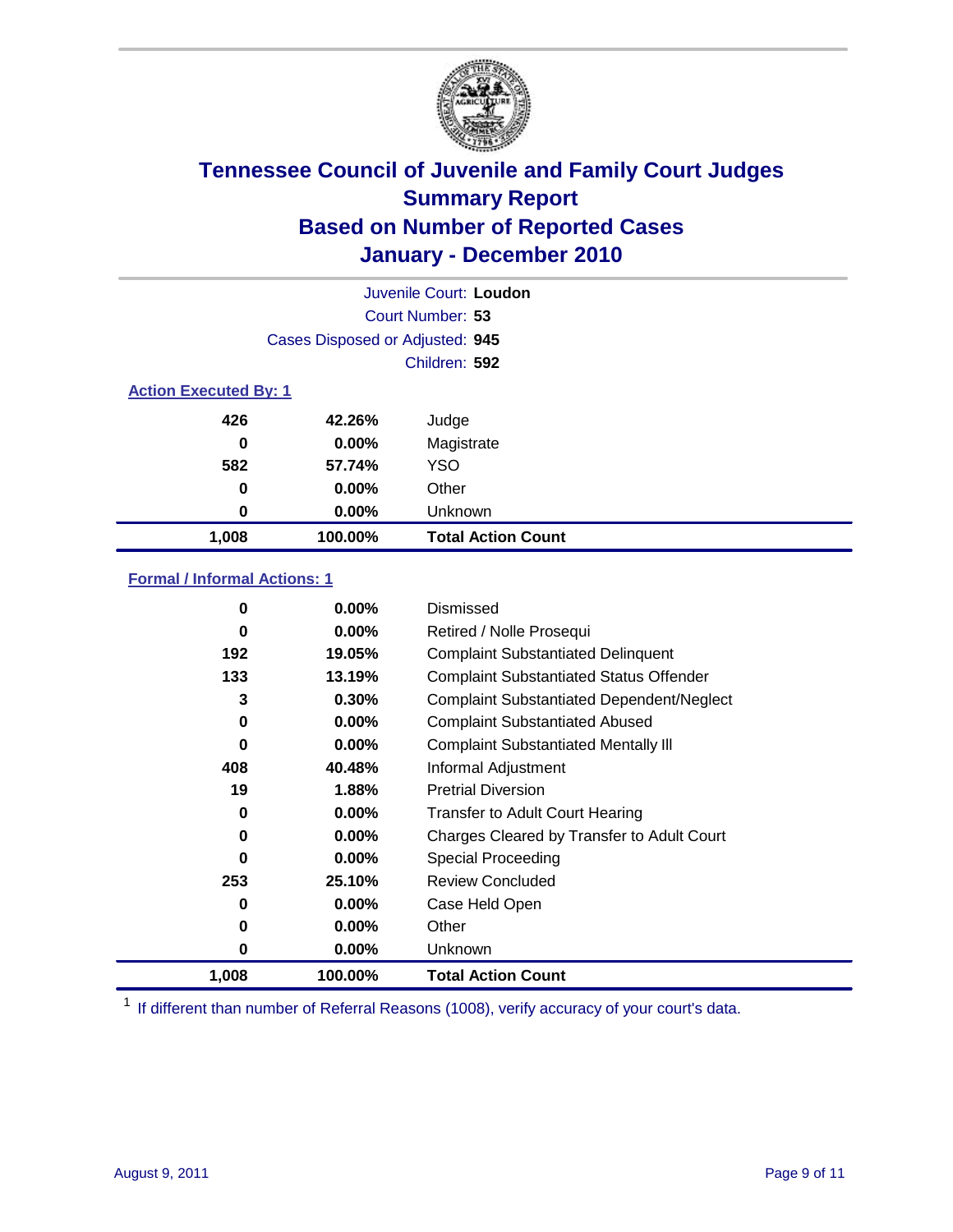

|                       |                                                       | Juvenile Court: Loudon                               |
|-----------------------|-------------------------------------------------------|------------------------------------------------------|
|                       |                                                       | Court Number: 53                                     |
|                       | Cases Disposed or Adjusted: 945                       |                                                      |
|                       |                                                       | Children: 592                                        |
| <b>Case Outcomes:</b> | There can be multiple outcomes for one child or case. |                                                      |
| 57                    | 2.94%                                                 | <b>Case Dismissed</b>                                |
| 0                     | 0.00%                                                 | Case Retired or Nolle Prosequi                       |
| 274                   | 14.13%                                                | Warned / Counseled                                   |
| 0                     | 0.00%                                                 | <b>Held Open For Review</b>                          |
| 281                   | 14.49%                                                | Supervision / Probation to Juvenile Court            |
| 3                     | 0.15%                                                 | <b>Probation to Parents</b>                          |
| 1                     | 0.05%                                                 | Referral to Another Entity for Supervision / Service |
| 80                    | 4.13%                                                 | Referred for Mental Health Counseling                |
| 113                   | 5.83%                                                 | Referred for Alcohol and Drug Counseling             |
| 0                     | 0.00%                                                 | <b>Referred to Alternative School</b>                |
| 0                     | 0.00%                                                 | Referred to Private Child Agency                     |
| 76                    | 3.92%                                                 | Referred to Defensive Driving School                 |
| 0                     | 0.00%                                                 | Referred to Alcohol Safety School                    |
| 1                     | 0.05%                                                 | Referred to Juvenile Court Education-Based Program   |
| 30                    | 1.55%                                                 | Driver's License Held Informally                     |
| 0                     | 0.00%                                                 | <b>Voluntary Placement with DMHMR</b>                |
| 0                     | 0.00%                                                 | <b>Private Mental Health Placement</b>               |
| 0                     | 0.00%                                                 | <b>Private MR Placement</b>                          |
| 0                     | 0.00%                                                 | Placement with City/County Agency/Facility           |
| 0                     | 0.00%                                                 | Placement with Relative / Other Individual           |
| 95                    | 4.90%                                                 | Fine                                                 |
| 246                   | 12.69%                                                | <b>Public Service</b>                                |
| 29                    | 1.50%                                                 | Restitution                                          |
| 6                     | 0.31%                                                 | <b>Runaway Returned</b>                              |
| 4                     | 0.21%                                                 | No Contact Order                                     |
| 0                     | 0.00%                                                 | Injunction Other than No Contact Order               |
| 0                     | 0.00%                                                 | <b>House Arrest</b>                                  |
| 0                     | 0.00%                                                 | <b>Court Defined Curfew</b>                          |
| 171                   | 8.82%                                                 | Dismissed from Informal Adjustment                   |
| 0                     | 0.00%                                                 | <b>Dismissed from Pretrial Diversion</b>             |
| 57                    | 2.94%                                                 | Released from Probation                              |
| 0                     | 0.00%                                                 | <b>Transferred to Adult Court</b>                    |
| 0                     | $0.00\%$                                              | <b>DMHMR Involuntary Commitment</b>                  |